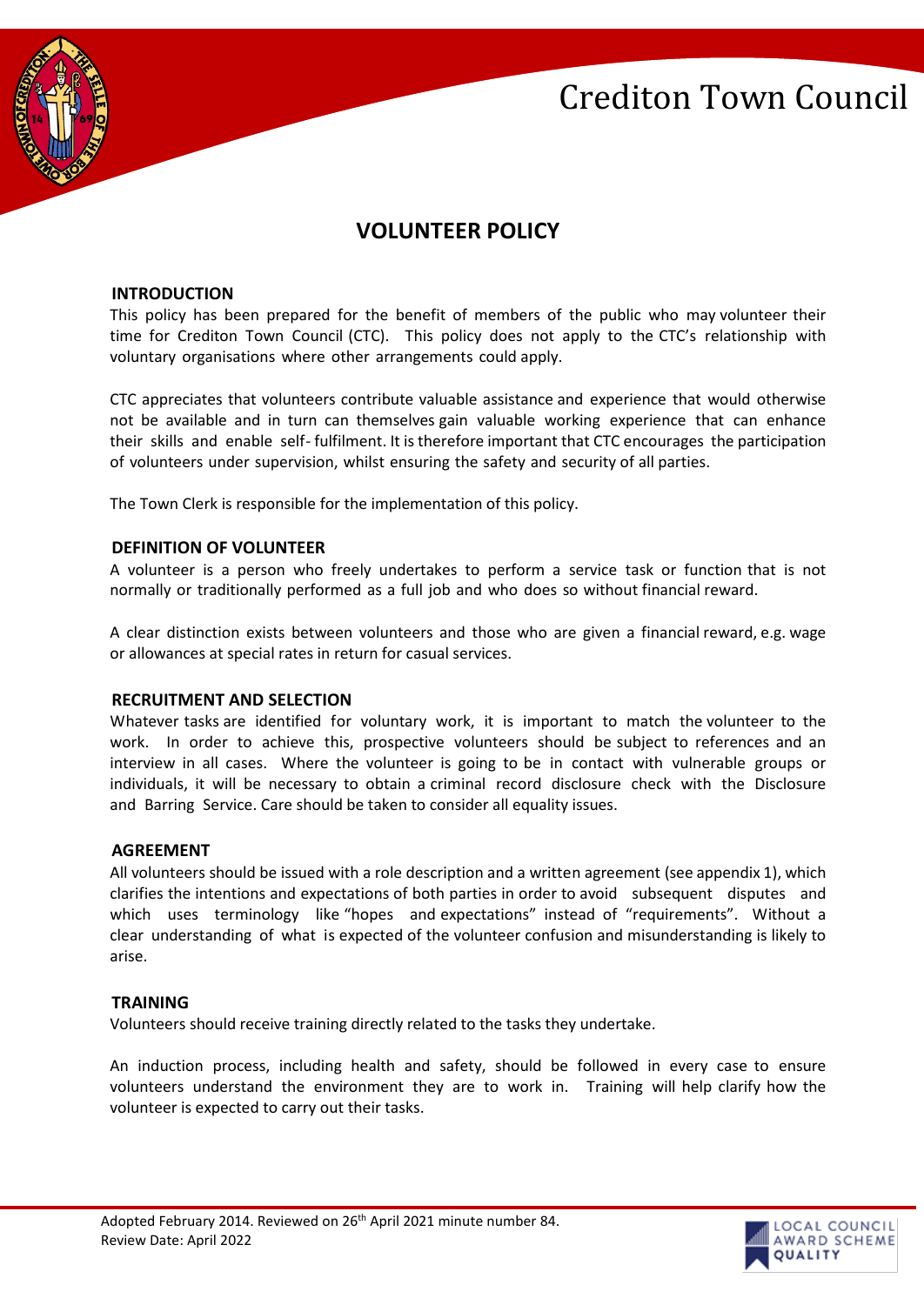



## **EXPENSES**

Although CTC does not presently operate an expenses system for volunteers, this does not exclude occasions when it feels it necessary to re-imburse out of pocket expenses.

#### **LIABILITY**

For any council-led activity undertaken by a volunteer, CTC's public liability insurance will apply. Volunteers should be aware that this insurance does not cover them for loss of earnings should they sustain an injury.

## **EQUALITY**

CTC's commitment to diversity and equality applies equally to volunteers. CTC values the contribution made by everyone, and especially that made by unpaid volunteers.

#### **SUPERVISION**

Every volunteer should have a supervisor who they can go to with queries or problems. This is also important for feedback, so volunteers know how they are performing. Should volunteers' performance fall below the required level steps should be taken to remedy this. Standards need to be established and maintained regardless of the status of the individual.

Situations of misconduct need to be similarly managed. Being a volunteer does not excuse poor behaviour.

However, it must be remembered that volunteers are not bound by contractual obligations.